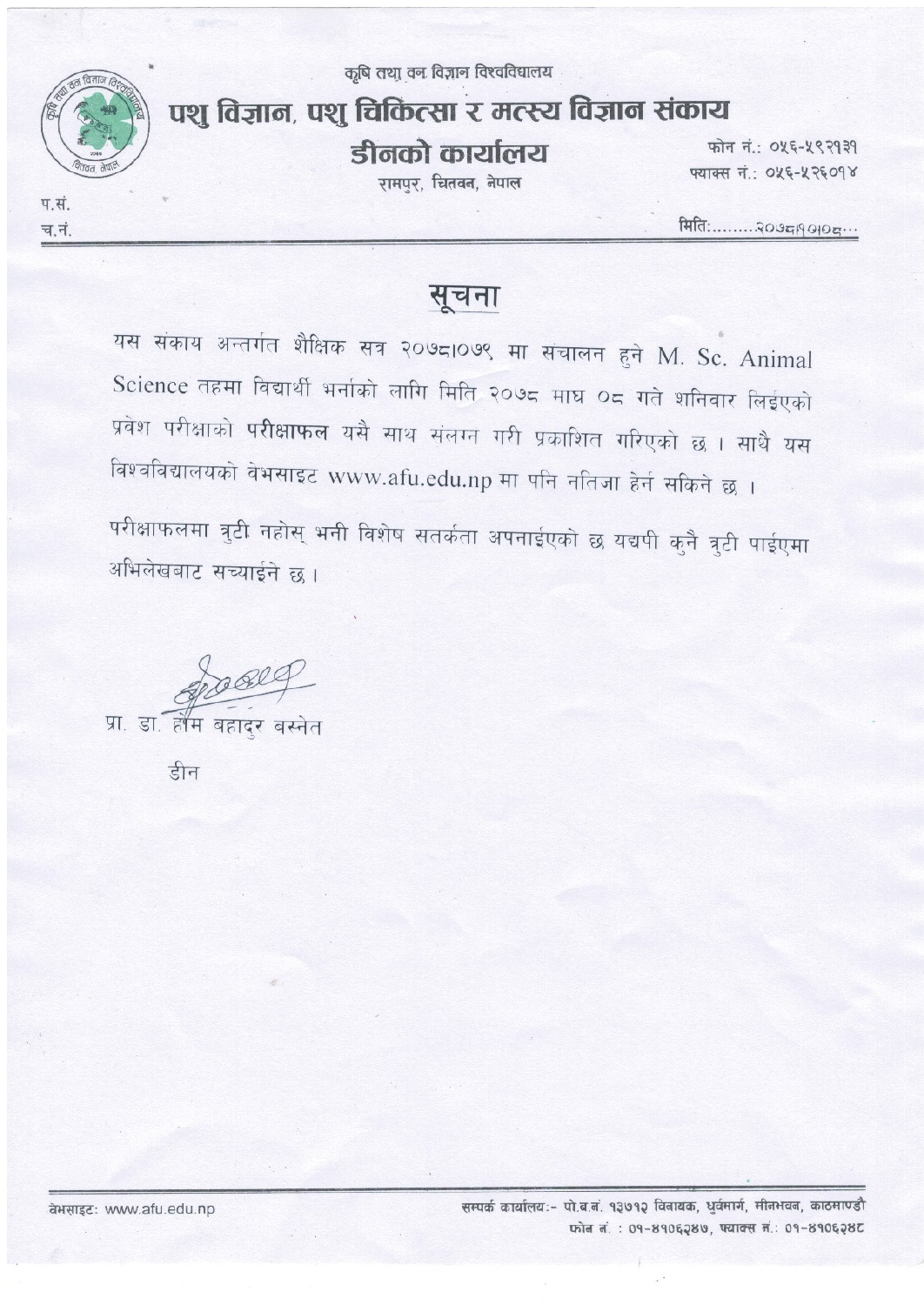

## **Agriculture and Forestry University Faculty of Animal Science, Veterinary Science and Fisheries OFFICE OF THE DEAN Rampur, Chitwan** Tel: 056 592131, Web: www.afu.edu.np

## **RESULT SHEET M.Sc. Animal Science ENTRANCE EXAMINATION 2078**

**Date: 2078.10.08**

| SN             | Regd. No.        | <b>Roll No.</b>       | <b>Name of Applicants</b>  | Gender                  | <b>Entrance Score</b> | Remark      |
|----------------|------------------|-----------------------|----------------------------|-------------------------|-----------------------|-------------|
| 1              | 70               | AnSc- $01$            | <b>Aashirbad Pokharel</b>  | M                       | 67                    | <b>PASS</b> |
| $\overline{2}$ | 282              | AnSc- $02$            | Amrit Ranabhat             | M                       | 49                    | <b>FAIL</b> |
| 3              | 142              | AnSc- $03$            | Anil Gautam                | M                       | 55                    | <b>PASS</b> |
| 4              | 276              | AnSc- $04$            | Anil Kumar Singh           | M                       | 52                    | <b>PASS</b> |
| 5              | 123              | AnSc- $05$            | Anita Poudel               | $\mathbf{F}$            | 46                    | <b>FAIL</b> |
| 6              | 67               | AnSc- $06$            | Anjali Nepal               | ${\bf F}$               | 72                    | <b>PASS</b> |
| $\overline{7}$ | 253              | AnSc- $07$            | Archana Acharya            | ${\bf F}$               | 54                    | <b>PASS</b> |
| 8              | 29               | AnSc- $08$            | <b>Arjun Pandey</b>        | M                       | 61                    | <b>PASS</b> |
| 9              | 53               | AnSc- $09$            | <b>Arun Khanal</b>         | M                       | 60                    | <b>PASS</b> |
| 10             | 86               | AnSc- $10$            | Ashish Pokhrel             | M                       | 54                    | <b>PASS</b> |
| 11             | 122              | AnSc- $11$            | Ashwani Khanal             | F                       | 56                    | <b>PASS</b> |
| 12             | 65               | AnSc- $12$            | <b>Bijay Paudel</b>        | M                       | 60                    | <b>PASS</b> |
| 13             | 267              | AnSc-13               | <b>Bikash Pandey</b>       | M                       | 53                    | <b>PASS</b> |
| 14             | 100              | AnSc- $14$            | <b>Bikesh Tiwari</b>       | M                       | 65                    | <b>PASS</b> |
| 15             | 280              | $Ansc-15$             | <b>Bimal Regmi</b>         | $\overline{\mathbf{M}}$ | 49                    | <b>FAIL</b> |
| 16             | 26               | $Ansc-16$             | Binaya Khanal              | M                       | $\overline{50}$       | <b>PASS</b> |
| 17             | 199              | $Ansc-17$             | Binaya Raj Joshi           | M                       | $\overline{41}$       | <b>FAIL</b> |
| 18             | 249              | $Ansc-18$             | <b>Binita KC</b>           | $\overline{F}$          | 60                    | <b>PASS</b> |
| 19             | $\overline{24}$  | AnSc- $19$            | <b>Bipin Regmi</b>         | $\mathbf{M}$            | 53                    | <b>PASS</b> |
| 20             | $\overline{96}$  | $An Sc-20$            | <b>Birat Bhattarai</b>     | M                       | 58                    | <b>PASS</b> |
| 21             | 111              | AnSc- $21$            | <b>Bishal Chaudhary</b>    | M                       | 40                    | <b>FAIL</b> |
| 22             | 167              | $Ansc-22$             | Chakra Oli                 | $\overline{\mathbf{M}}$ | $\overline{52}$       | <b>PASS</b> |
| 23             | 244              | $Ansc-23$             | Chandrakala Rana           | $\overline{F}$          | 61                    | <b>PASS</b> |
| 24             | $\overline{277}$ |                       | AnSc-24  Deepa Bhatt       | $\overline{F}$          | 47                    | <b>FAIL</b> |
| 25             | $\overline{41}$  |                       | AnSc-25 Deepak Sapkota     | $\overline{\mathbf{M}}$ | 63                    | <b>PASS</b> |
| 26             | 255              |                       | AnSc-26   Devendra Ghimire | M                       | 53                    | <b>PASS</b> |
| 27             | $\overline{45}$  |                       | AnSc-27   Dikpal Neupane   | M                       | 60                    | <b>PASS</b> |
| 28             | 47               | AnSc-28               | Dinesh Aryal               | M                       | 61                    | <b>PASS</b> |
| 29             | 98               | $Ansc-29$             | Dipak Oli                  | M                       | $\overline{59}$       | <b>PASS</b> |
| 30             | 147              | AnSc-30               | Ganesh Rokaya              | M                       | 42                    | <b>FAIL</b> |
| 31             | 213              | AnSc- $31$            | Ghanashyam Dahal           | M                       | $\overline{53}$       | <b>PASS</b> |
| 32             | 114              | AnSc- $3\overline{2}$ | Hasan Bikram Thapa         | M                       | 48                    | <b>FAIL</b> |
| 33             | 264              | AnSc- $33$            | Imran Ahamad Khan          | M                       | 40                    | <b>FAIL</b> |
| 34             | 91               | $AnSc-34$             | Jayanta Mahat              | M                       | $\overline{58}$       | <b>PASS</b> |
| 35             | 20               | AnSc- $35$            | Jivan Kharel               | M                       | 55                    | <b>PASS</b> |
| 36             | 89               | AnSc-36               | Jyoti Kumari Sah           | $\mathbf{F}$            | 41                    | <b>FAIL</b> |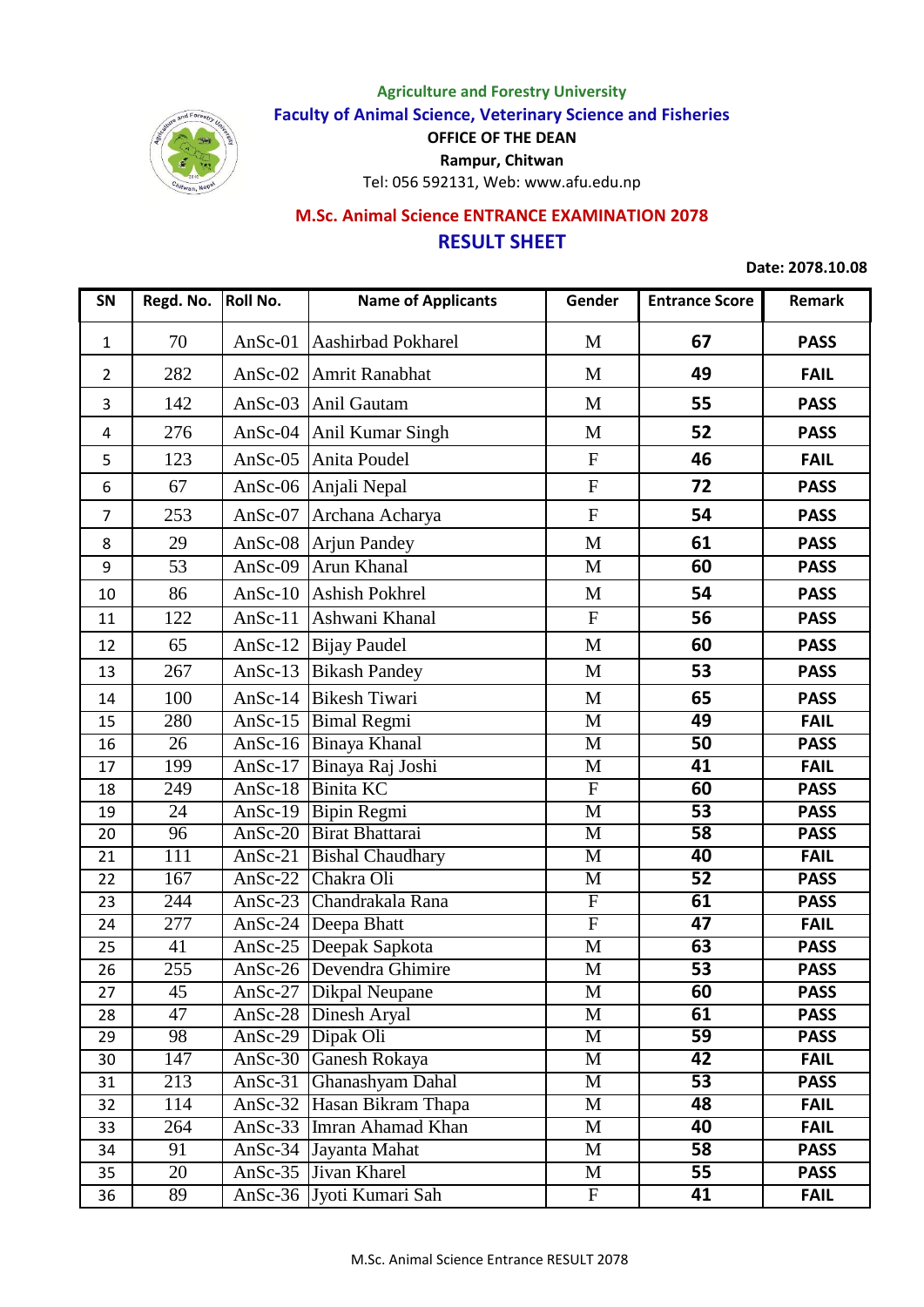| 37 | 81  |            | AnSc-37 Kajal Sharma Dahal      | $\overline{\mathrm{F}}$   | 59              | <b>PASS</b>   |
|----|-----|------------|---------------------------------|---------------------------|-----------------|---------------|
| 38 | 83  |            | AnSc-38 Kapil Bhusal            | $\overline{\mathbf{M}}$   | $\overline{36}$ | <b>FAIL</b>   |
| 39 | 78  | $Ansc-39$  | <b>Keshav Lamsal</b>            | $\mathbf M$               | $\overline{56}$ | <b>PASS</b>   |
| 40 | 237 |            | AnSc-40 Keshav Raj Malla        | M                         | 49              | <b>FAIL</b>   |
| 41 | 246 | AnSc-41    | Khil Bahadur Ranamagar          | $\mathbf M$               | 52              | <b>PASS</b>   |
| 42 | 274 | AnSc-42    | Kripa Giri                      | ${\bf F}$                 | 38              | <b>FAIL</b>   |
| 43 | 263 | AnSc-43    | Kundan Adhikari                 | ${\bf F}$                 | 47              | <b>FAIL</b>   |
| 44 | 236 | AnSc- $44$ | <b>Kushal Neupane</b>           | $\mathbf M$               | 42              | <b>FAIL</b>   |
| 45 | 32  | AnSc-45    | Lal Bahadur Regmi               | M                         | 51              | <b>PASS</b>   |
| 46 | 219 |            | AnSc-46 Lokendra Bahadur Khadka | M                         | 60              | <b>PASS</b>   |
| 47 | 157 | AnSc-47    | Madhav Rawat                    | M                         | 54              | <b>PASS</b>   |
| 48 | 238 |            | AnSc-48 Manoj Thapa             | M                         | 51              | <b>PASS</b>   |
| 49 | 198 |            | AnSc-49 Nabin Poudel            | $\mathbf M$               | 56              | <b>PASS</b>   |
| 50 | 49  |            | AnSc-50 Nagendra Khadka         | M                         | 61              | <b>PASS</b>   |
| 51 | 72  | AnSc- $51$ | Nikash Bholon                   | $\mathbf M$               | 62              | <b>PASS</b>   |
| 52 | 257 |            | AnSc-52 Nikesh Subedi           | $\mathbf M$               | 51              | <b>PASS</b>   |
| 53 | 175 |            | AnSc-53 Nikita Sharma           | ${\bf F}$                 | 41              | <b>FAIL</b>   |
| 54 | 266 |            | AnSc-54 Nisha Kharel            | ${\bf F}$                 | <b>Absent</b>   | <b>ABSENT</b> |
| 55 | 28  | AnSc- $55$ | Parmeshwer Joshi                | M                         | 39              | <b>FAIL</b>   |
| 56 | 192 |            | AnSc-56 Pawan Pandey            | M                         | 68              | <b>PASS</b>   |
| 57 | 273 | AnSc- $57$ | Prabesh Acharya                 | $\mathbf{M}$              | 34              | <b>FAIL</b>   |
| 58 | 228 | AnSc-58    | <b>Prabesh Pandit</b>           | M                         | 46              | <b>FAIL</b>   |
| 59 | 226 |            | AnSc-59 Pradip Bartaula         | M                         | 57              | <b>PASS</b>   |
| 60 | 209 | AnSc- $60$ | Pragya Aryal                    | ${\bf F}$                 | 48              | <b>FAIL</b>   |
| 61 | 43  | AnSc- $61$ | Prakash Sharma                  | M                         | 68              | <b>PASS</b>   |
| 62 | 138 | AnSc- $62$ | Pramod Upadhayay                | $\mathbf{M}$              | 66              | <b>PASS</b>   |
| 63 | 185 |            | AnSc-63 Prasant Bhujel          | $\mathbf{M}$              | 54              | <b>PASS</b>   |
| 64 | 12  |            | AnSc-64 Premisa Shrestha        | $\boldsymbol{\mathrm{F}}$ | 58              | <b>PASS</b>   |
| 65 | 207 | AnSc- $65$ | Puspa Rai                       | $\mathbf{F}$              | 56              | <b>PASS</b>   |
| 66 | 183 |            | AnSc-66 Rabin Lamgade           | $\mathbf{M}$              | 60              | <b>PASS</b>   |
| 67 | 103 | AnSc-67    | Rajesh Kumar Shah               | M                         | 51              | <b>PASS</b>   |
| 68 | 239 |            | AnSc-68 Rakesh Chaudhary        | M                         | 43              | <b>FAIL</b>   |
| 69 | 221 | AnSc- $69$ | Rakesh Kumar Yadav              | M                         | 45              | <b>FAIL</b>   |
| 70 | 120 | AnSc- $70$ | Ram Chandra Regmi               | M                         | 51              | <b>PASS</b>   |
| 71 | 77  | AnSc- $71$ | Ramesh Prasad Joshi             | $\mathbf{M}$              | 58              | <b>PASS</b>   |
| 72 | 35  | AnSc- $72$ | Rashok Khanal                   | M                         | 57              | <b>PASS</b>   |
| 73 | 17  | AnSc- $73$ | Renu Yadav                      | $\boldsymbol{\mathrm{F}}$ | 59              | <b>PASS</b>   |
| 74 | 241 | AnSc- $74$ | Rojina Chaudhary                | ${\bf F}$                 | 53              | <b>PASS</b>   |
| 75 | 261 | AnSc- $75$ | Roshan Darai                    | $\mathbf{M}$              | 45              | <b>FAIL</b>   |
| 76 | 108 | AnSc- $76$ | Roshan Paudel                   | $\mathbf{M}$              | 64              | <b>PASS</b>   |
| 77 | 9   | AnSc-77    | <b>Rupak Kandel</b>             | M                         | 58              | <b>PASS</b>   |
| 78 | 145 | AnSc- $78$ | Rupendra Kumar Oli              | M                         | 30              | <b>FAIL</b>   |
| 79 | 230 | AnSc- $79$ | Rupesh Yadav                    | M                         | 49              | <b>FAIL</b>   |
| 80 | 227 | AnSc-80    | Sabina Lamichhane               | $\boldsymbol{\mathrm{F}}$ | 44              | <b>FAIL</b>   |